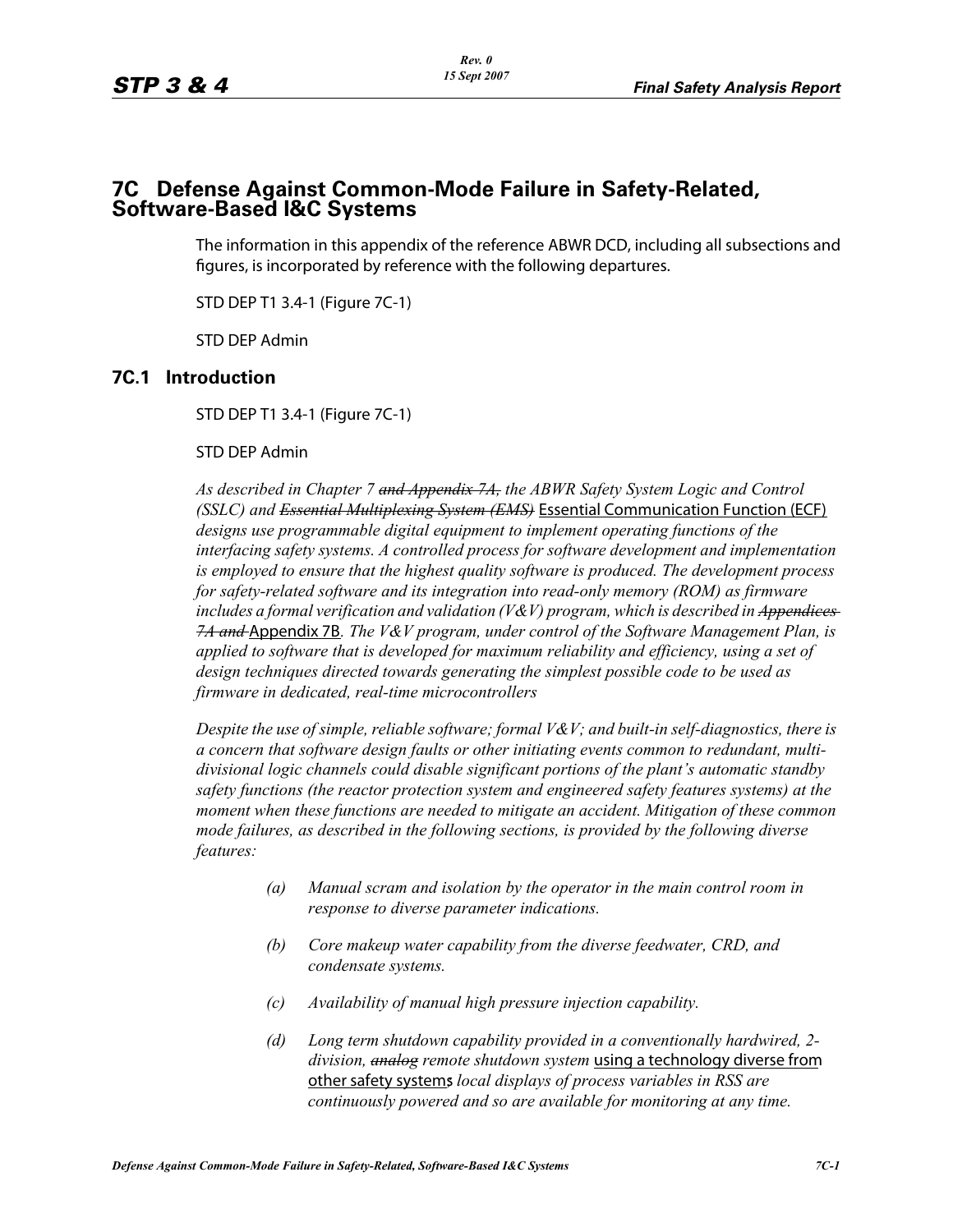# **7C.3 Defense Against Common-Mode Failure**

STD DEP T1 3.4-1 (Figure 7C-1)

*A strong V&V program can reduce the probability of common mode failure to a very low level because the simple modules used in each division, although identical in some cases, can be thoroughly tested during the validation process. In addition to software V&V, however, SSLC contains several system level and functional level defenses against common mode failure, as follows:*

- *(1) System Level Defenses Against Common Mode Failure*
	- *(a) Operational defenses*
		- *(i) Asynchronous operation of multiple protection divisions; timing signals are not exchanged among divisions*
		- *(ii) Automatic error checking on all multiplexed* data *transmission paths. Only the last good data is used for logic processing unless a permanent fault is detected, thereby causing the channel to trip and alarm.*

*The functional program logic in the SSLC controllers also provides protection against common mode failures, as follows:*

- *(1) Functional Defenses Against Common Mode Software Failure*
	- *(c) Multiplexing and other data* Data *transmission functions use standard, open protocols that are verified to industry standards and are also qualified to Class 1E standards*

# **7C.4 Common Mode Failure Analysis**

STD DEP T1 3.4-1 (Figure 7C-1)

# *JUNE, 1993*

*As of the week of June 7, 1993, the staff indicated that, with the addition of the hardwired HPCF manual control in the MCR, the issue of I&C diversity would be closed, pending the staff's final review of the results of the analyses that were re-done to incorporate manual HPCF initiation. Within the U.S. licensing material, manual HPCF Loop C initiation will be presented as a manual switch hardwired to a programmable logic controller (PLC) device that is independent of Safety System Logic and Control (SSLC) and the Essential Multiplexing System (EMS)* Essential Communication Function (ECF) network*. SSLC and EMS ECF will continue to provide the automatic software-based initiation logic for HPCF Loop C [see reference 7C-6(7)].*

*The SSLC design also uses hardwired control switches to perform manual system start of the other systems in ECCS. However, these switches are hardwired only from the operator's control station to the microprocessor logic in SSLC, where EMS* ECF *then provides the transmission path for control signals from SSLC to the actuated devices. Control switch signals*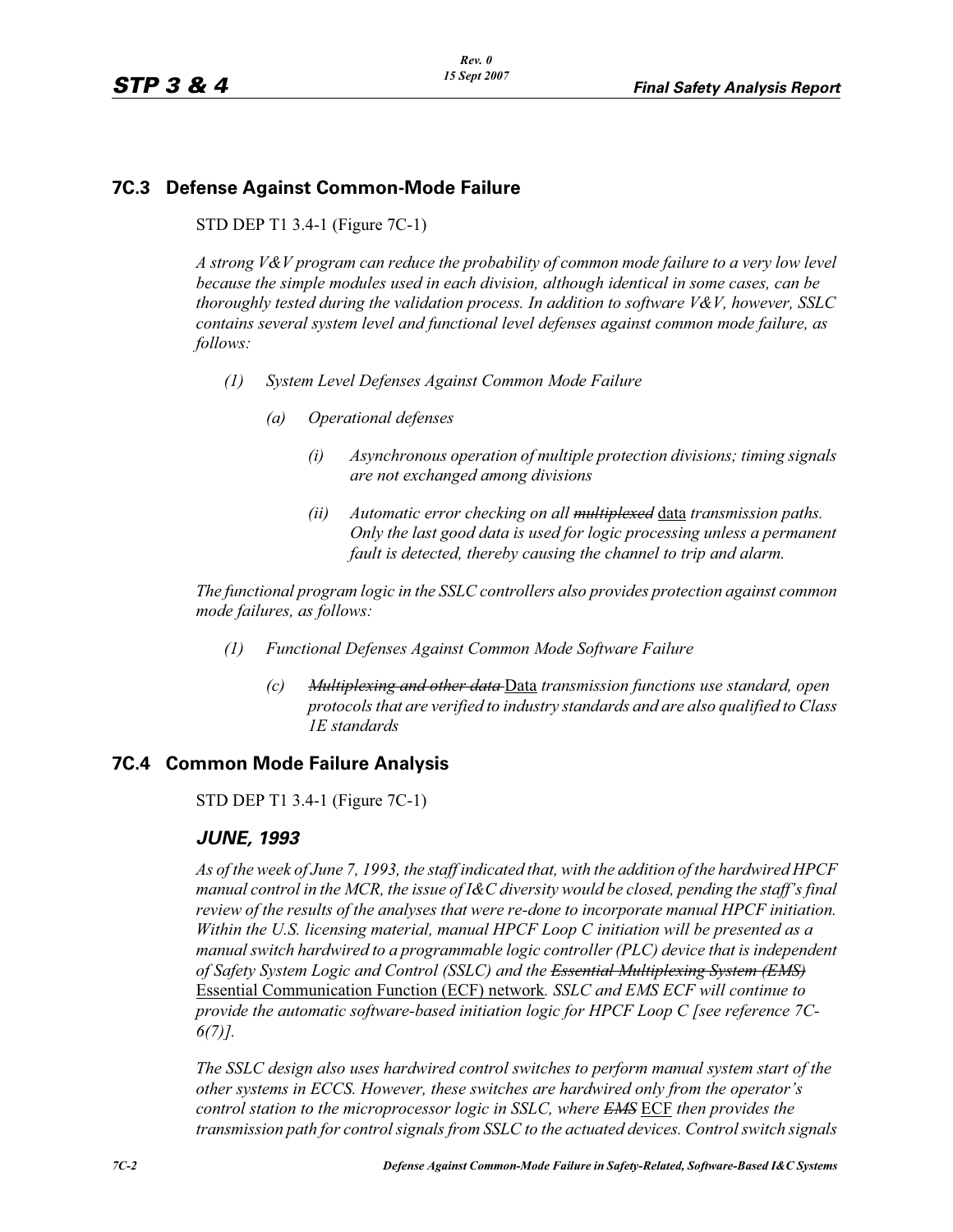*for individual control of pumps and valves are multiplexed transmitted from the operator's control station to SSLC and then through EMS ECF as stated above.*

#### **7C.5 DETAILS OF FINAL IMPLEMENTATION OF DIVERSITY IN ABWR PROTECTION SYSTEM**

STD DEP T1 3.4-1 (Figure 7C-1)

*To maintain protection system defense-in-depth in the presence of a postulated worst-case event (i.e., undetected, 4-division common mode failure of all communications or logic processing functions in conjunction with a large break LOCA), diversity is provided in the form of hardwired backup of reactor trip, diverse display of important process parameters, defense*in-depth arrangement of equipment, and other equipment diversity as outlined below (many of *these features were included in the original protection system design; refer to Figure 7C-1 for details of how those additional diverse features, added as a result of the CMF analyses discussed in the previous section, have been implemented). Note that diverse equipment can be in the form of digital or non-digital devices as long as these devices are not subject to the same common mode failure as the primary protection system components:*

- *(2) Defense-in-depth configuration:*
	- *(a) Fail-safe RPS and fail-as-is ESF in separate processing channels*
	- *(b) Control systems supporting diverse injection are independent of RPS and ESF in separate triplicated processing network using diverse hardware and software from the Essential Multiplexing System* Essential Communication Function (ECF) *network*
- *(3) Equipment diversity*
	- *(d) HPCF manual start in loop C (Division III) is implemented in equipment that is diverse from the automatic start function. All interconnections are hardwired and control and interlock logic is provided in the form of either discrete logic gates or programmable logic that is diverse from the automatic start logic. The signal path of the manual logic is independent from that of the automatic logic up to the actuated device drivers (e.g., motor control centers or switchgear). The manual start function is not implemented in the automatic logic<del>; however, the logic reset switch is common to both the automatic and*</del> *manual logic. In addition to the manual start function, which performs all necessary control actions as a substitute for automatic start, other supporting hardwired functions are provided in loop C as follows:*
		- *(v) Remote shutdown system (analog* diverse*, hardwired) provides shutdown cooling functions and continuous local display of monitored process parameters.*